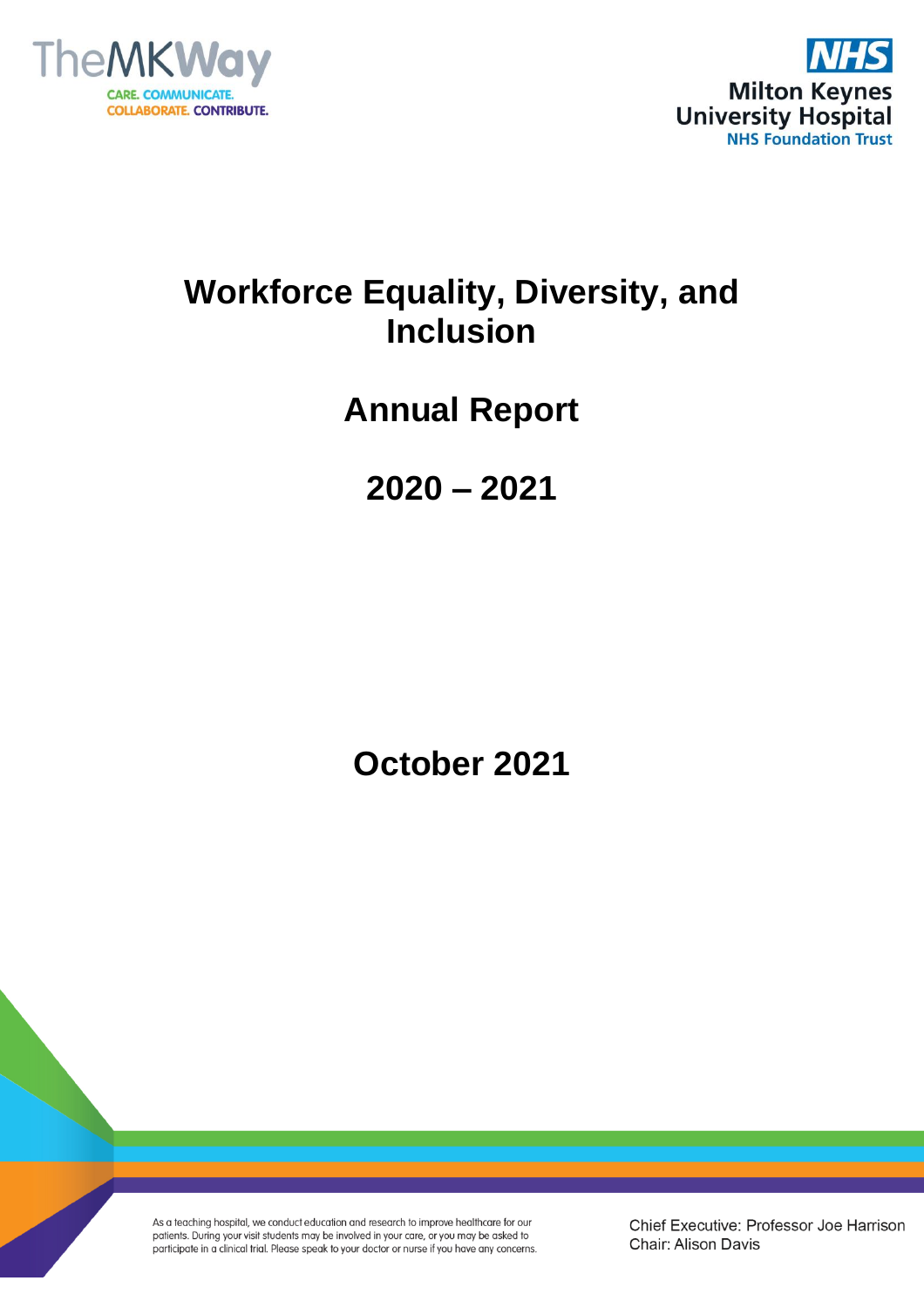# **Contents**

| 1.0 Introduction                                                                                              | 3  |
|---------------------------------------------------------------------------------------------------------------|----|
| 2.0 Background and Scope                                                                                      | 5  |
| 3.0 Key Findings<br>3.1 WRES Infographic (appendix)<br>3.2 WDES Infographic<br>3.3 Gender Pay Gap Infographic | 6  |
| 4.0 Workforce Data                                                                                            | 8  |
| 5.0 Recruitment Data                                                                                          | 10 |
| 6.0 Learning and Development Data                                                                             | 13 |
| 7.0 Employee Relations Data                                                                                   | 15 |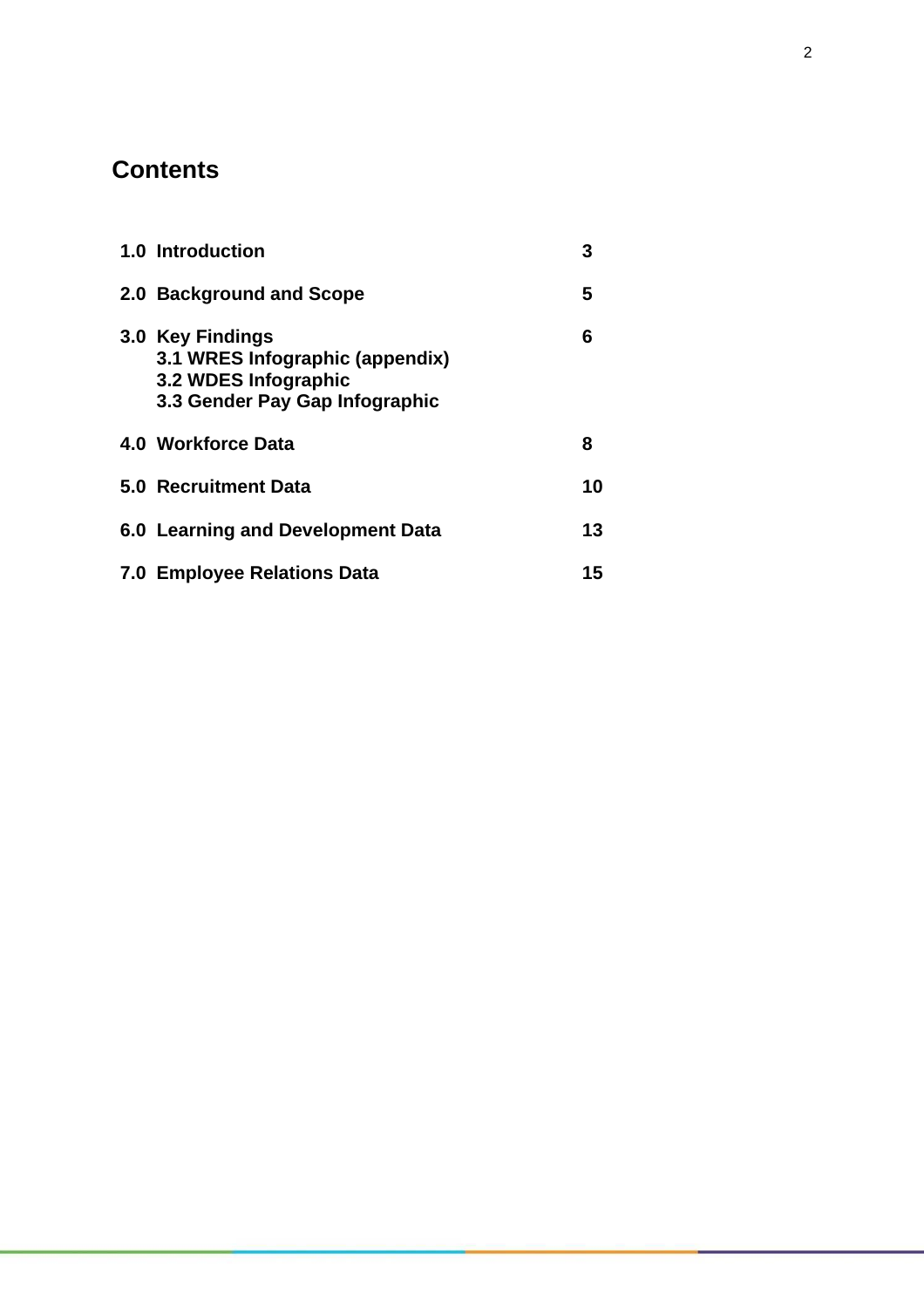# **1.0. Introduction**

Milton Keynes University Hospital is pleased to present its annual workforce diversity report covering the period 1 April 2020 to 31 March 2021.

We are provide a full range of Acute services and an increasing number of specialist services to the growing population of Milton Keynes and the surrounding areas.

Our workforce data forms part of the equality information that we use to help us meet our public sector equality duty to:

- eliminate discrimination and harassment
- promote equality of opportunities
- and foster good relations between different groups within our workforce.

We are striving to create a diverse workforce, which is truly representative of the society we serve, where we celebrate difference, value everyone's contribution and where people of all backgrounds can thrive.

We value the diversity of our workforce and the range of knowledge, skills and experience our people bring to our work. We would like to create a working environment that promotes inclusion to enable everyone to have a sense of belonging to Milton Keynes University Hospital.

#### **MKUH Vision**

Our vision for Milton Keynes Hospital NHS Foundation Trust is to be an outstanding Acute hospital and part of a health and care system working well together.

#### **MKUH values:**

- We care
- We communicate
- We collaborate
- We contribute

All members of #TeamMKUH have a huge part to play in contributing to our goal of providing exceptional patient care and experience.

Through our workforce diversity monitoring we continue to demonstrate our commitment to understanding, valuing and incorporating differences, in order to ensure a workplace that is fair, equitable and inclusive for all.

#### **Local Population Data – Key Facts**

- 264,479 people were estimated to be living in Milton Keynes in 2016 (2019 figures).
- The population of Milton Keynes increased by 2717 in one year. This is a growth of 1.04% compared with a growth rate of 0.83% for England.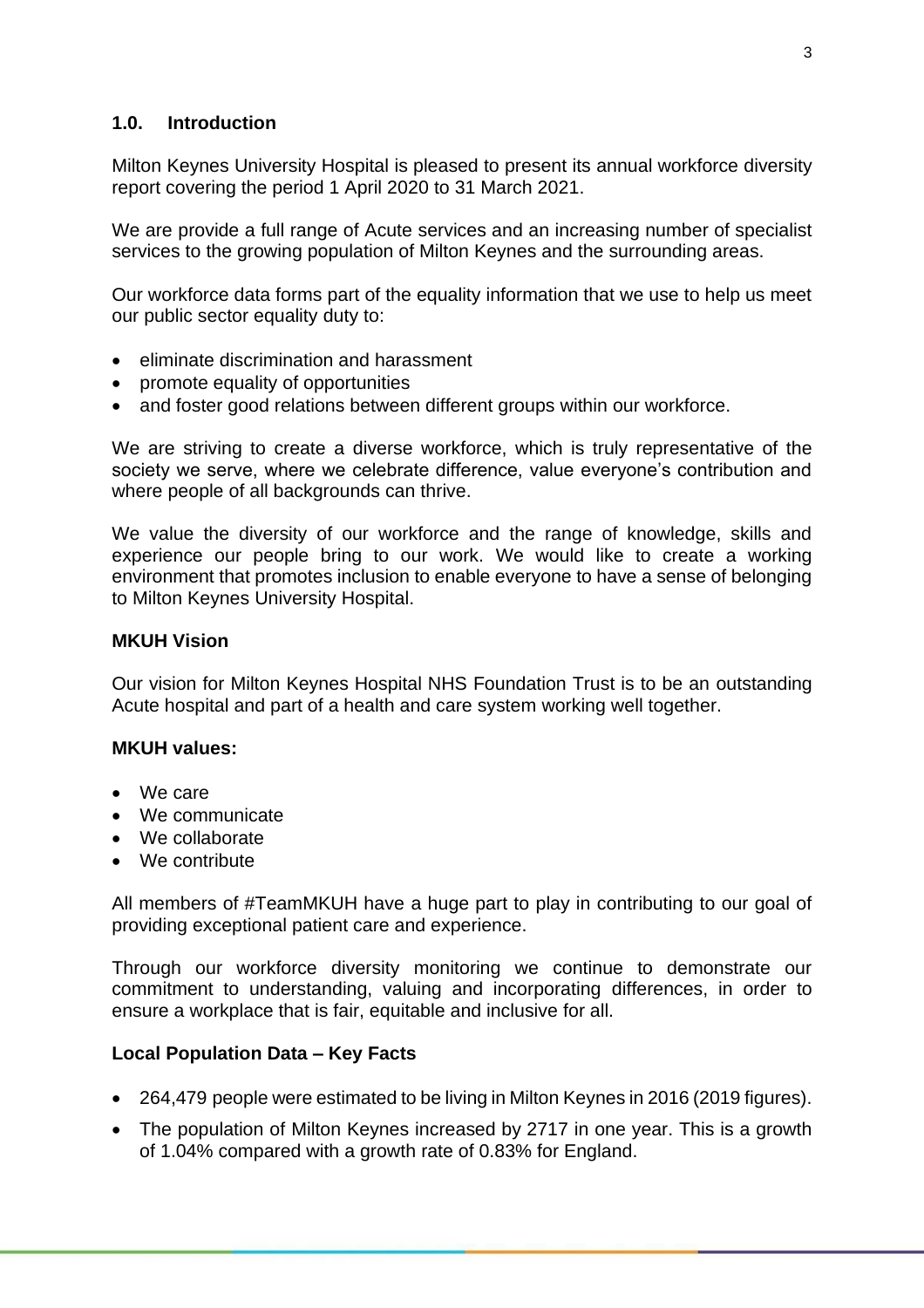- Milton Keynes had a younger age profile than England as a whole. 27.4% of the Milton Keynes population were aged 19 and under compared with 23.7% in England.
- 59.5% of the Milton Keynes population were aged 16-64 compared with 58.4% in England as a whole.
- 13.1% of the Milton Keynes population were aged 65+ compared with 17.9% in England as a whole.
- There are slightly more females (50.5%) than males (49.5%) in Milton Keynes.
- 26.1% of the population in 2011 were from Black and Minority Ethnic groups (BME which defines as Non-White-British (all the other races except White-British)).

The Office of National Statistics have confirmed that the results from the 2021 Census is due to be published in Spring 2022.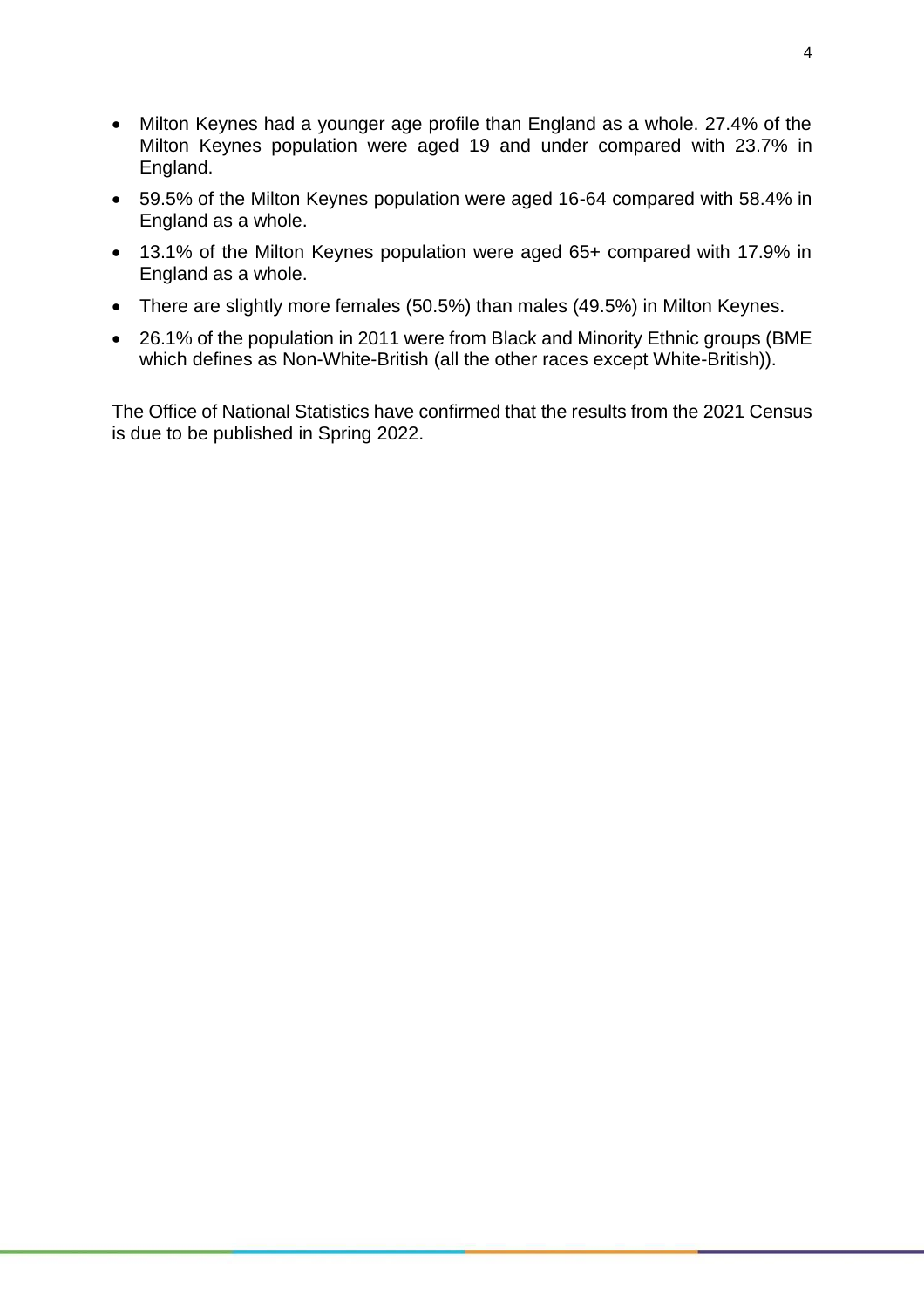## **2.0. Background and Scope**

Under section 149 of the Equality Act 2010 (the Public Sector Equality Duty (PSED)) and the Equality Act 2010 (Specific Duties) Regulations 2011, we are required to publish equality information to demonstrate our compliance with the general equality duty.

Our workforce monitoring data forms part of the information that we collate, monitor and publish to help us embed equality considerations within our employment policies and practices and meet our responsibilities under the duty.

This report provides an overview of our equality and diversity employment monitoring data as at 31 March 2021. It covers the following:

- Ethnicity
- Disability
- Gender

The report examines against these protected characteristics (where data is available), the composition of the workforce, how the Trust employs people, and the effect of employment interventions, training and HR activity on employees.

All data within this report has been based on headcount, apart from learning and development data, which is based on the number of training events attended.

This report also references the following infographics:

- WRES (Workforce Race Equality Standard) Return 2020-2021
- WDES (Workforce Disability Equality Standard) Return 2020-2021
- Gender Pay Gap Report 2020-2021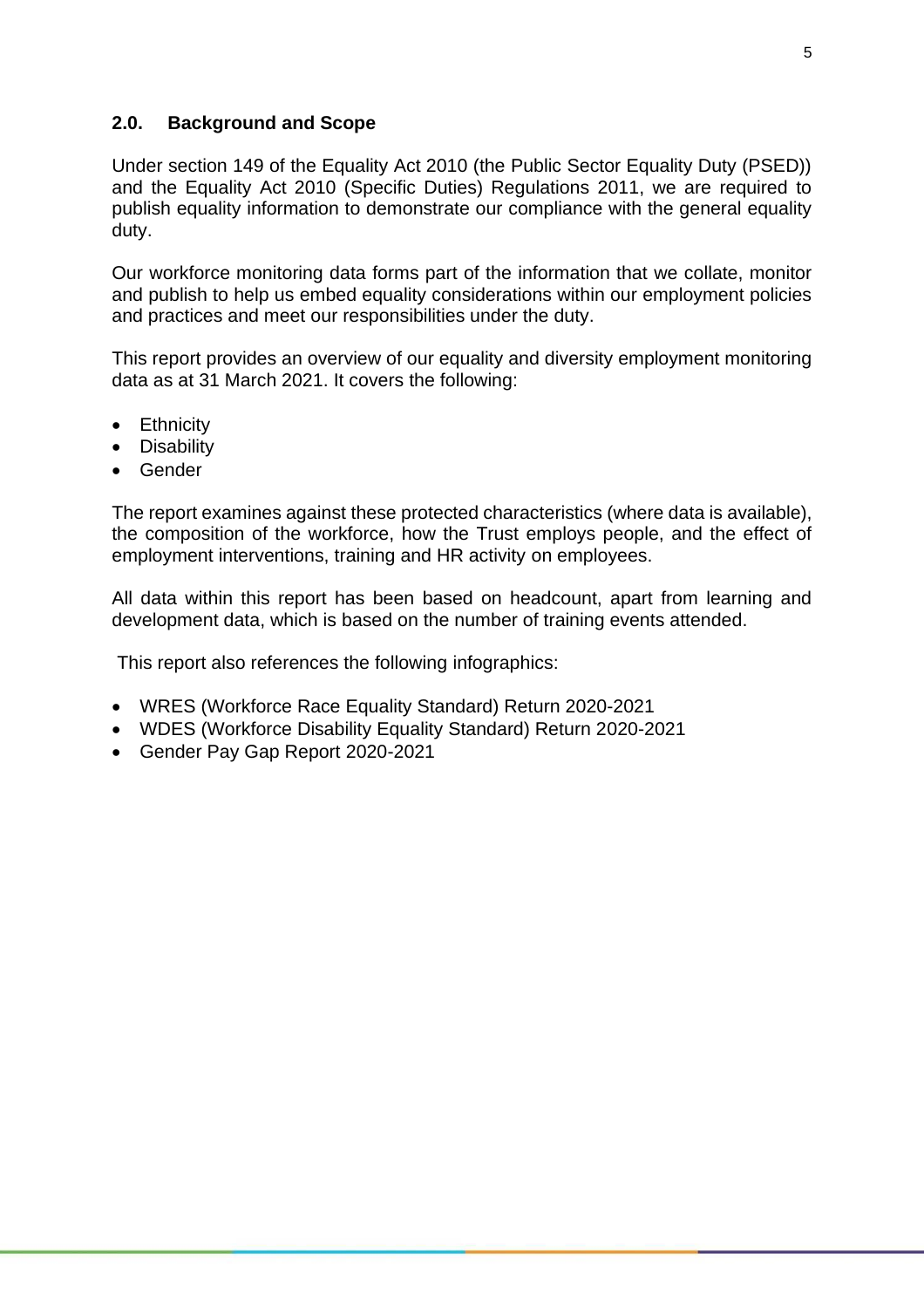# **3.0. Workforce Data Key Findings**

The Trust refers to the published Workforce Race Equality Standards, Workforce Disability Equality Standards and Gender Pay Gap reports for 2020-2021 and supporting infographic in support of the workforce data key findings. These reports and graphics are published on the Trust website available: [Equality and Diversity -](https://www.mkuh.nhs.uk/about-us/public-documents/equality-and-diversity) [Milton Keynes University Hospital \(mkuh.nhs.uk\)](https://www.mkuh.nhs.uk/about-us/public-documents/equality-and-diversity)

#### **3.1 Ethnicity**

The Trust employs a higher proportion of Black (13%) and Asian (12%) employees in comparison to the local population and overall, employs a higher proportion of ethnic minority employees (33%) than the Milton Keynes population of 20%. This figure has increased from 30% in 2017-2018 to 33% in 2018-2019.

The NHS Workforce Race Equality Standard 2020 Data Analysis Report for NHS Trusts reports that BAME employees make up 21.0% of the workforce in NHS Trusts and Clinical Commissioning Groups (CCG's). In comparison, 34% of Trust employees identify as BAME and indicates that the Trust is achieving above the average in terms of the ethnicity of its workforce.

It is important to note that 5% of employees are recorded as unidentified and have not disclosed their ethnicity.



# **3.2 Disability**

The Trust records 85% of employees declaring their disability status. More work is needed to promote the benefits of disability monitoring. The Trust can only meet the needs of staff with a disability and/or long term conditions if it as accessed to robust and reliable data. The Trust is collaborating with the Ability staff network to gain improved insights on hidden disabilities e.g. hearing impairment and dyslexia.



#### **3.3 Gender**

The Trust workforce comprises of 79% females compared to 21% males and whilst this is not comparative to the Milton Keynes population, where the population is 52.52% females to 49.48% males, it is comparative to the rest of the NHS, in which the majority of employees are female.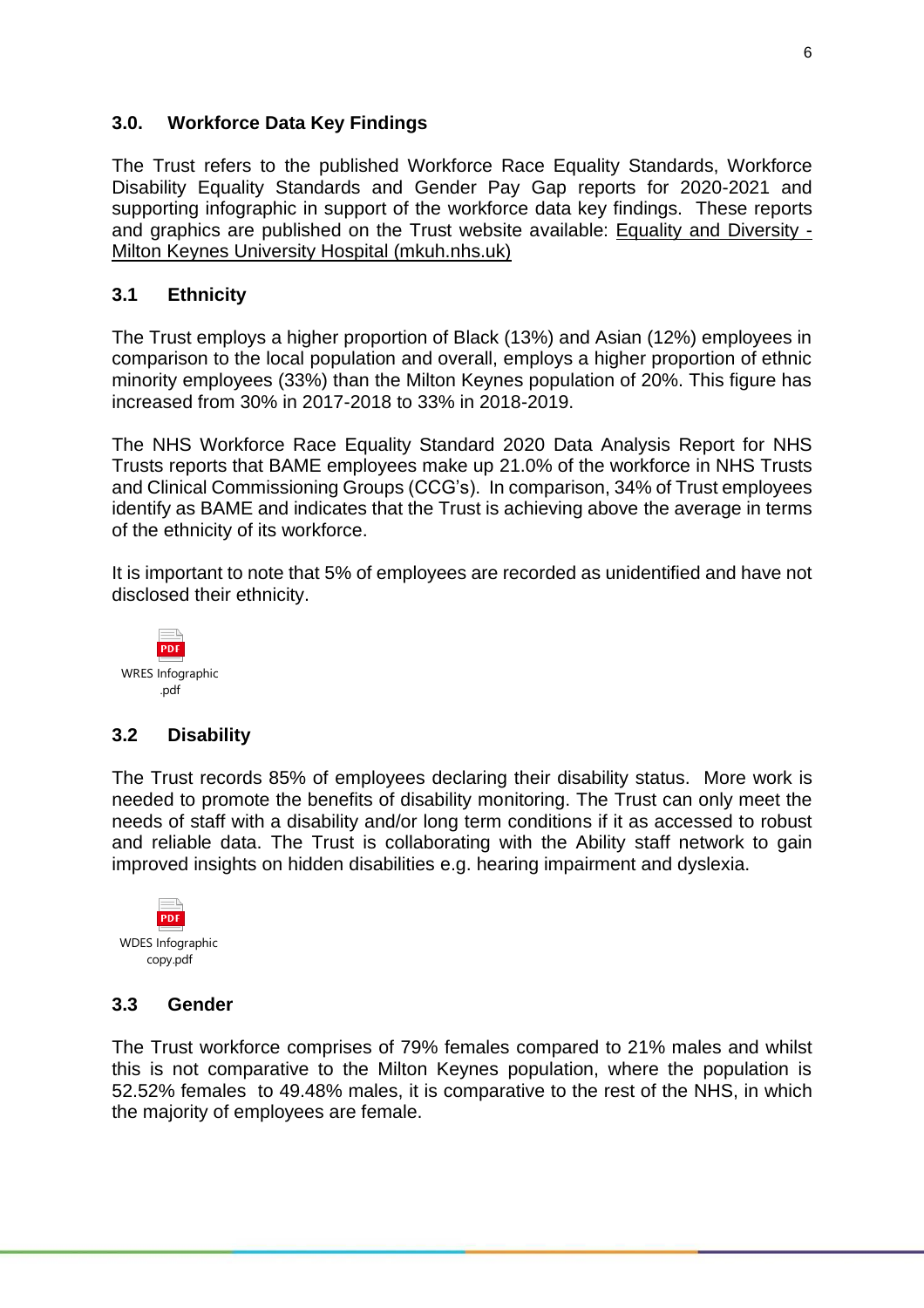The breakdown of the Trust employees highlights that the vast majority of females are employed within the nursing and midwifery staff group. All staff groups have a higher ratio of female to male employees apart from the medical and dental group.

The Trust's gender pay gap report for 2020/21 shows that the percentage variance for the median hourly rate of pay is 28.9%. For MKUH, statistically, this is more indicative than the average hourly rate of pay as it is not impacted as much by the female to male ratio. When reviewing the variance, consideration will need to be given to the variety of roles within the organisation.



Gender pay gap infographic.pdf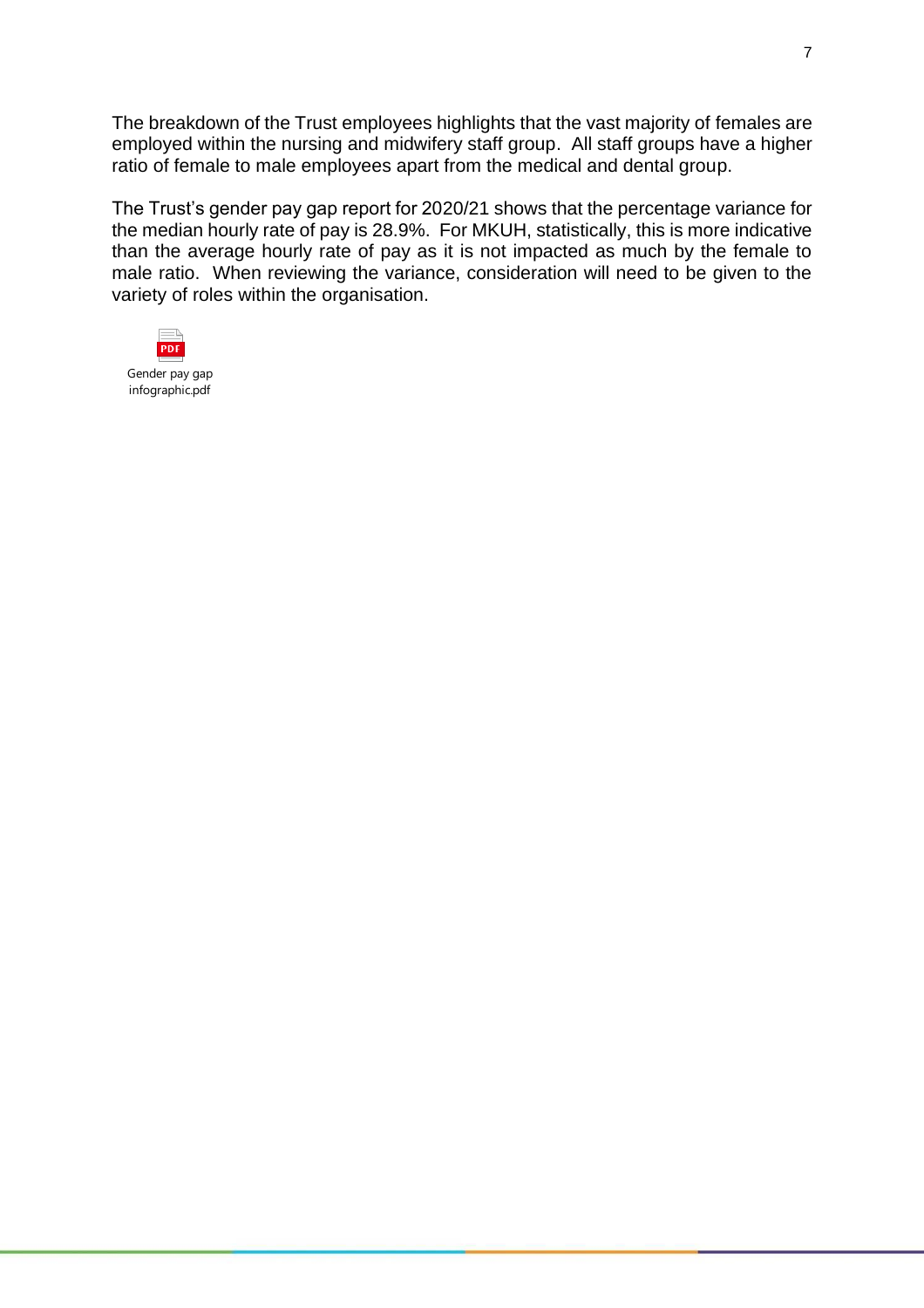#### **4.0. Workforce Data**

# **4.1 Ethnicity**

The chart below provides a breakdown of the workforce by ethnicity.



# **4.2 Disability**

The chart below provides a breakdown of the workforce by disability.

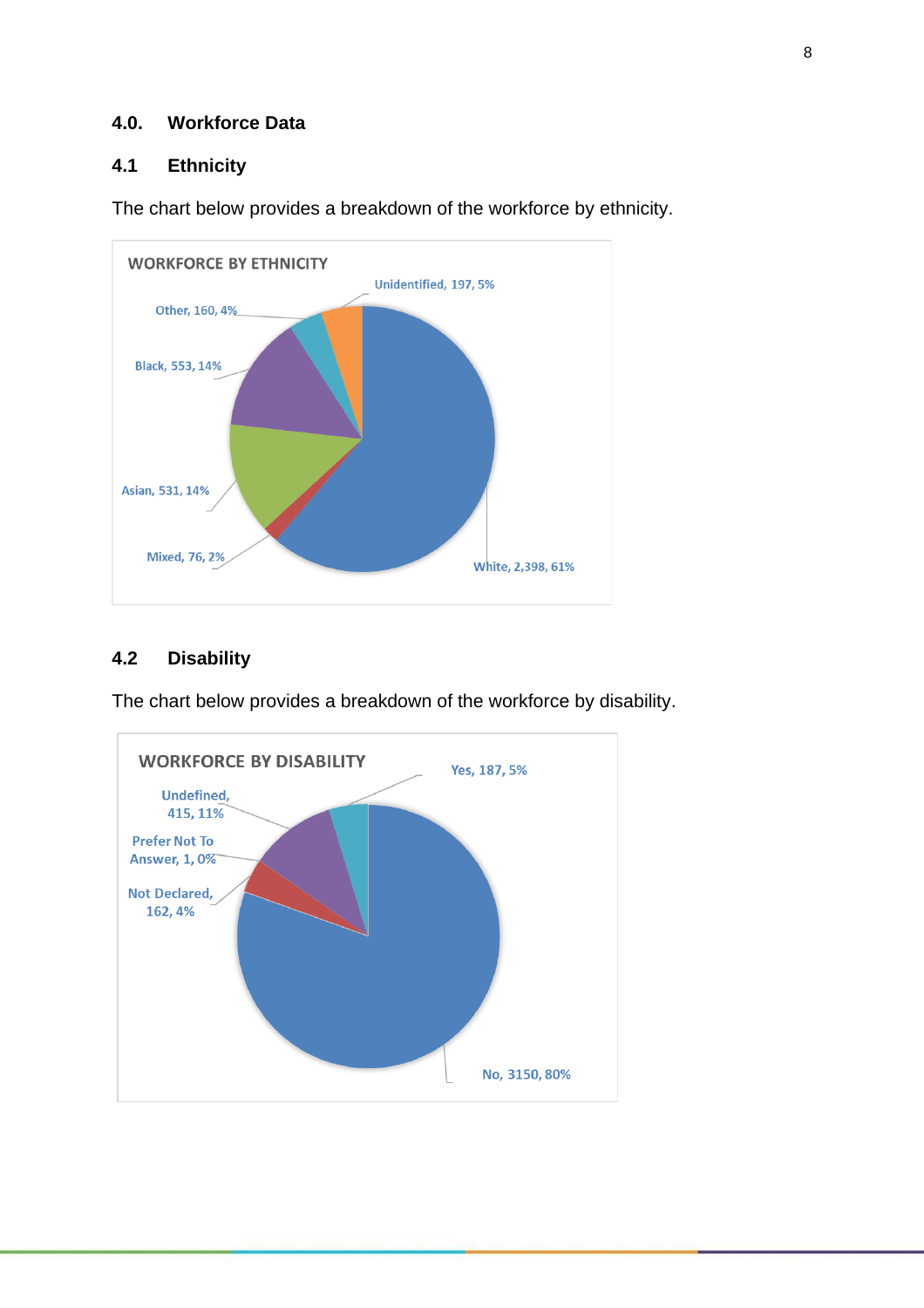# **4.3 Gender**

The chart below provides a breakdown of the workforce by gender.



The chart below provides a breakdown of the workforce by job role and gender.

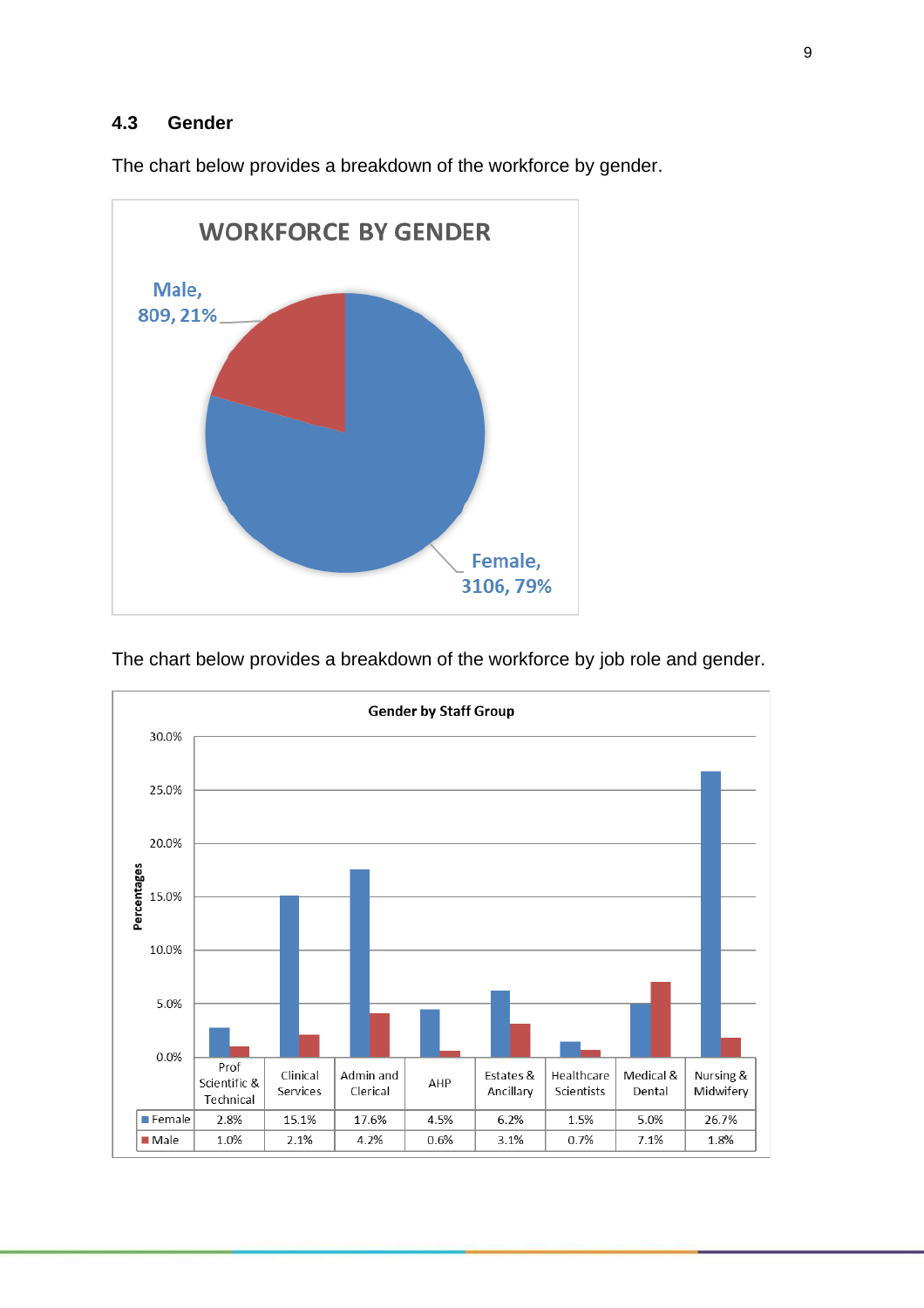# **5.0. Recruitment Data**

## **5.1 Ethnicity**

The recruitment data below relates to all applications, shortlisting and appointments to roles advertised by the Trust internally and externally between 01 April 2020 and 31 March 2021.

The charts below identify the percentage of recruitment by ethnicity and highlight that the majority of the recruitment activity continues to be from White applicants, which correlates with the majority of the Milton Keynes population being White.



Out of the 10,305 applications received in this period, a total of 47% were from White applicants (a decrease from 48.8% in the previous report). In comparison, 20% of applicants were Black (a decrease from 21.8% in the last report), 25% were Asian (an increase from 19.9% in the previous report), and other ethnic groups, including Chinese, were 4%. Lastly, 2% of applicants did not disclose their ethnic origin.

In respect of shortlisting, 25% out of the total applied were shortlisted. 32% were White applicants (a decrease from 57.5% in the previous report), 20% were Black applicants (a decrease from 63.1% in the previous report), and 20% were Asian applicants (a decrease from 51.5% in the previous report). Other ethnic groups, including Chinese, were 17%, and those who did not wish to disclose their ethnic origin were also 31%.

In respect of employees appointed, the highest proportion of employees that were appointed are White (8%), Black applicants were 5%, Asian applicants were 3%, other ethnic groups including Chinese were 4%, and lastly, 3% applicants were among who did not wish to disclose their ethnic origin.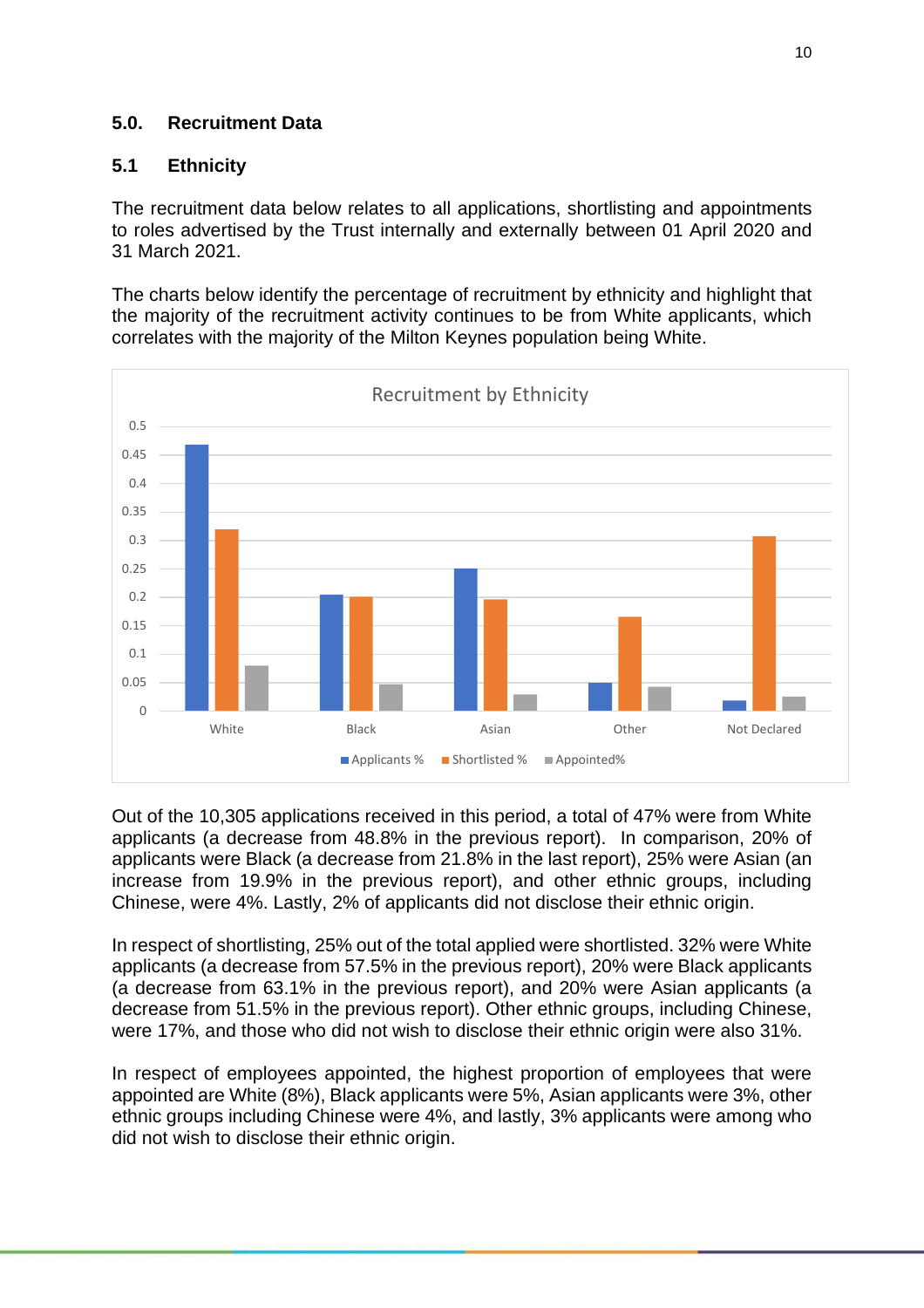The data in these charts show that those from White backgrounds are not disadvantaged by the recruitment process. This data shows that those who submit applications from BAME backgrounds are less likely to be shortlisted than White candidates.

# **5.2 Disability**

The chart below breaks down recruitment applications made to the Trust by disability.



Out of the 395 applications received from candidates with a disability, 34% were shortlisted, which is a decrease from 63.6% in the previous period.

Compared with the 25% of the 2443 candidates without a disability, this shows that the Trust is more likely to shortlist a candidate who declares a disability than one who does not. This could be due to the national "Disability Confident" scheme in which the Trust participates in. This scheme is a guaranteed interview scheme, whereby disabled applicants who meet the person specification of the post they apply for are guaranteed an interview.

In respect of candidates that are appointed, 8% of those with disabilities that applied were appointed (an increase of 5.3% from the previous period).

#### **5.3 Gender**

The graph below identifies the percentage of recruitment by gender.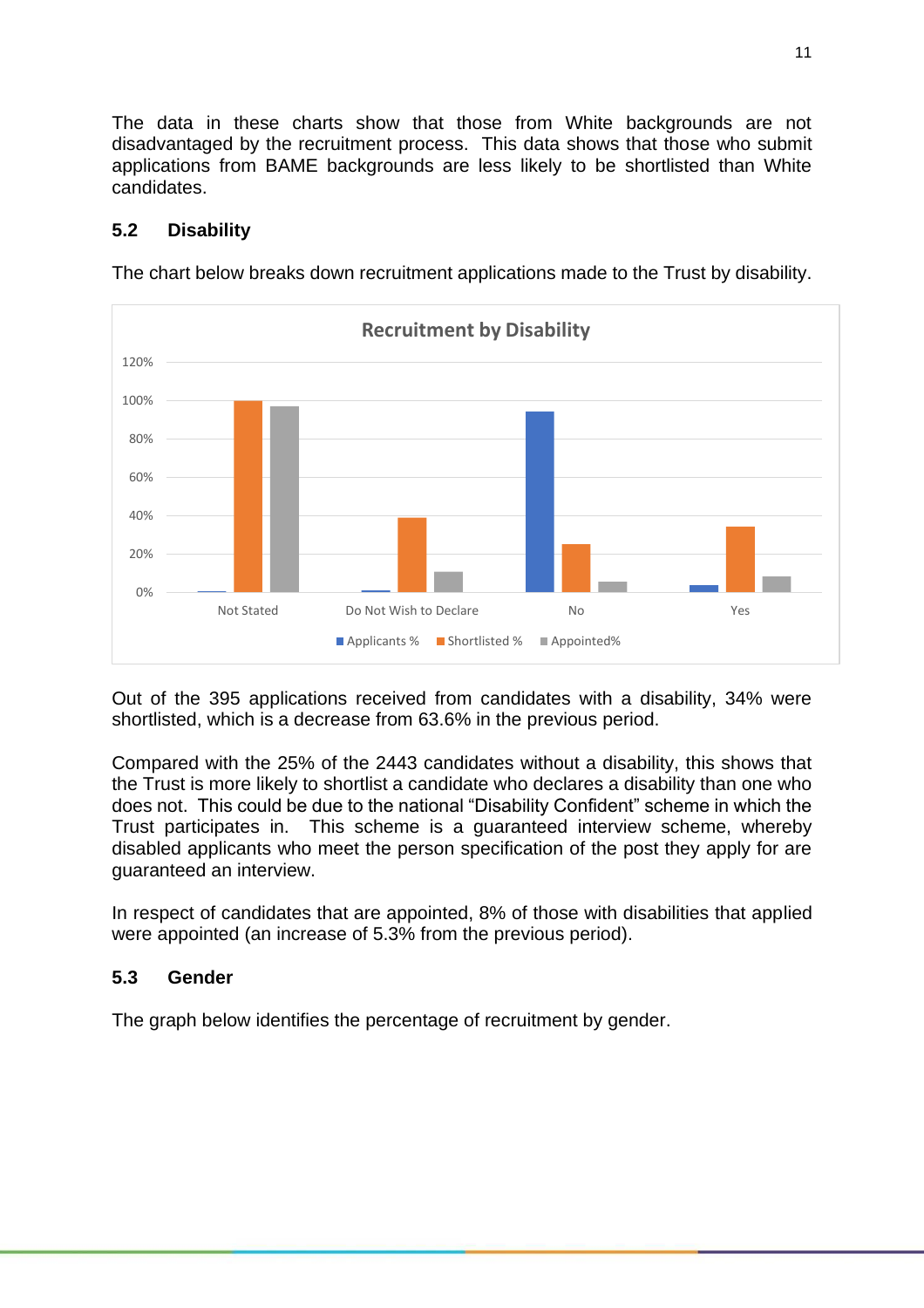

The female applicants were 67% compared to males, which is 33%. In terms of shortlisting, females have a higher percentage than males, 29% to 20% respectively. The percentage of females being appointed is 8%, and they are more likely to be appointed than a male candidate, with 4% of male applicants being appointed.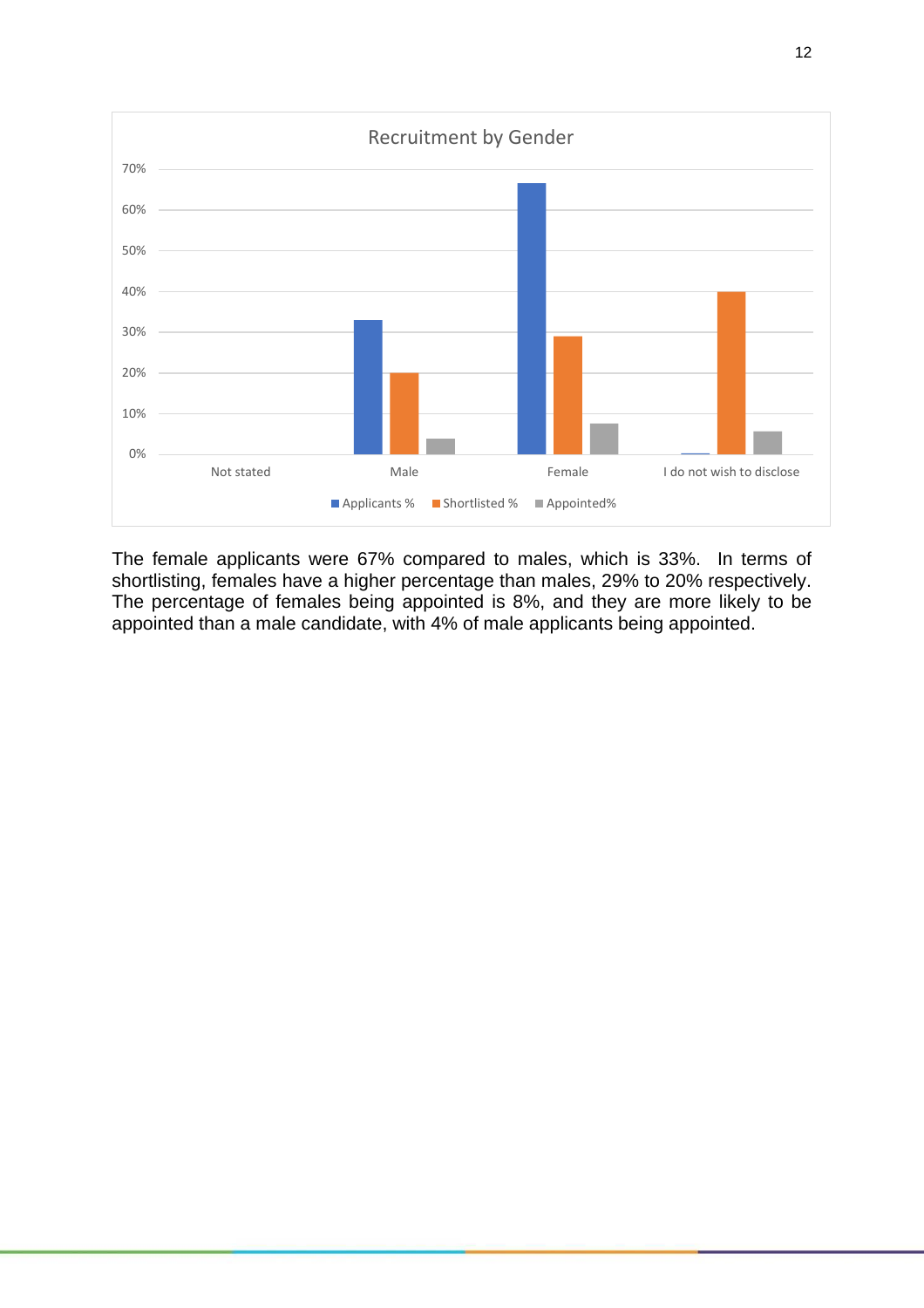# **6.0 Learning and Development Data**

# **6.1 Ethnicity**

The chart below breaks down training and development workforce data by staff group and ethnicity.



The largest staff group accessing training and development is Nursing and Midwifery and Additional Clinical Services. Of these staff groups, the majority of staff accessing training and development are White.



# **6.2 Disability**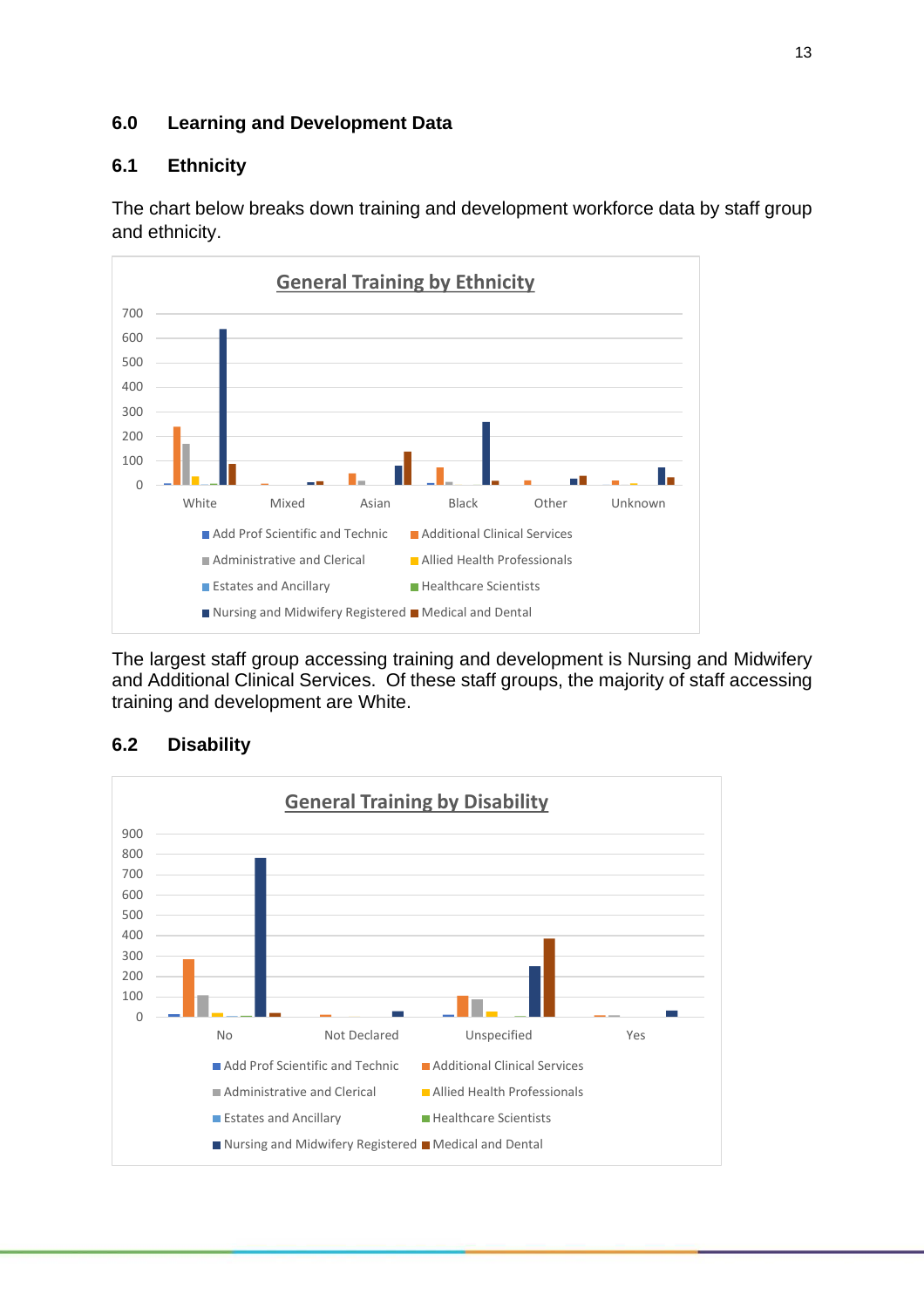The chart above breaks down training and development workforce data by staff group and by those who have declared a disability.

The majority of staff accessing training either do not have a declared disability, or a disability is not specified. Nursing and midwifery is the largest staff group accessing training and declaring a disability.

#### **6.3 Gender**

The chart below breaks down training and development workforce data by staff group and gender.



The majority of staff accessing training are female. Females working within nursing and midwifery is the largest staff group accessing training.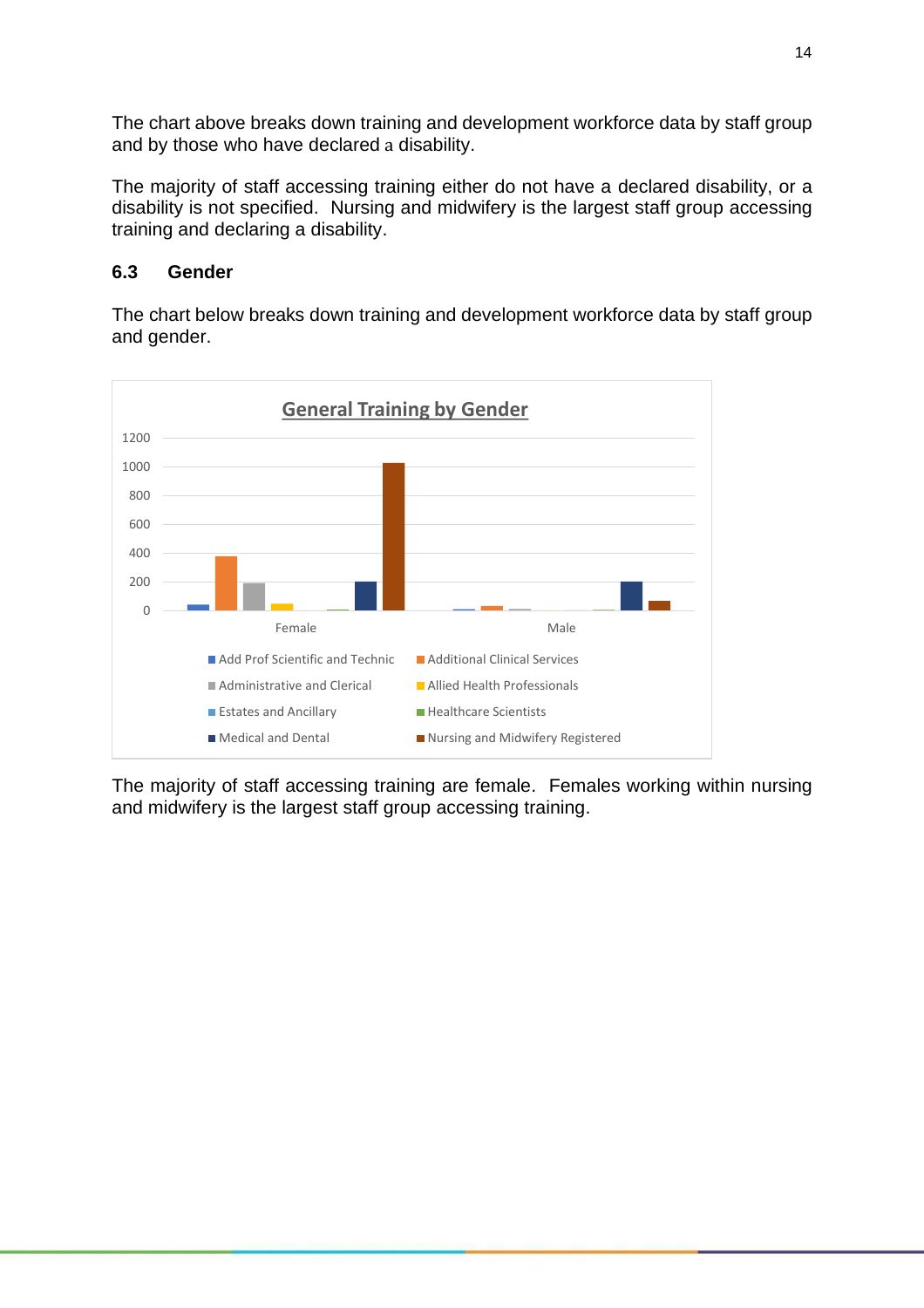# **7.0 Employee Relations Data**

The information within this section provides the breakdown of Disciplinary and Grievance employee relations cases handled by the Trust between 01 April 2020 and 31 March 2021.



# **7.1 Ethnicity**

# **7.2 Disability**

The chart below provides a breakdown of the cases handled by the Trust broken down by disability and highlights that there were no disciplinary cases for employees who are disabled.